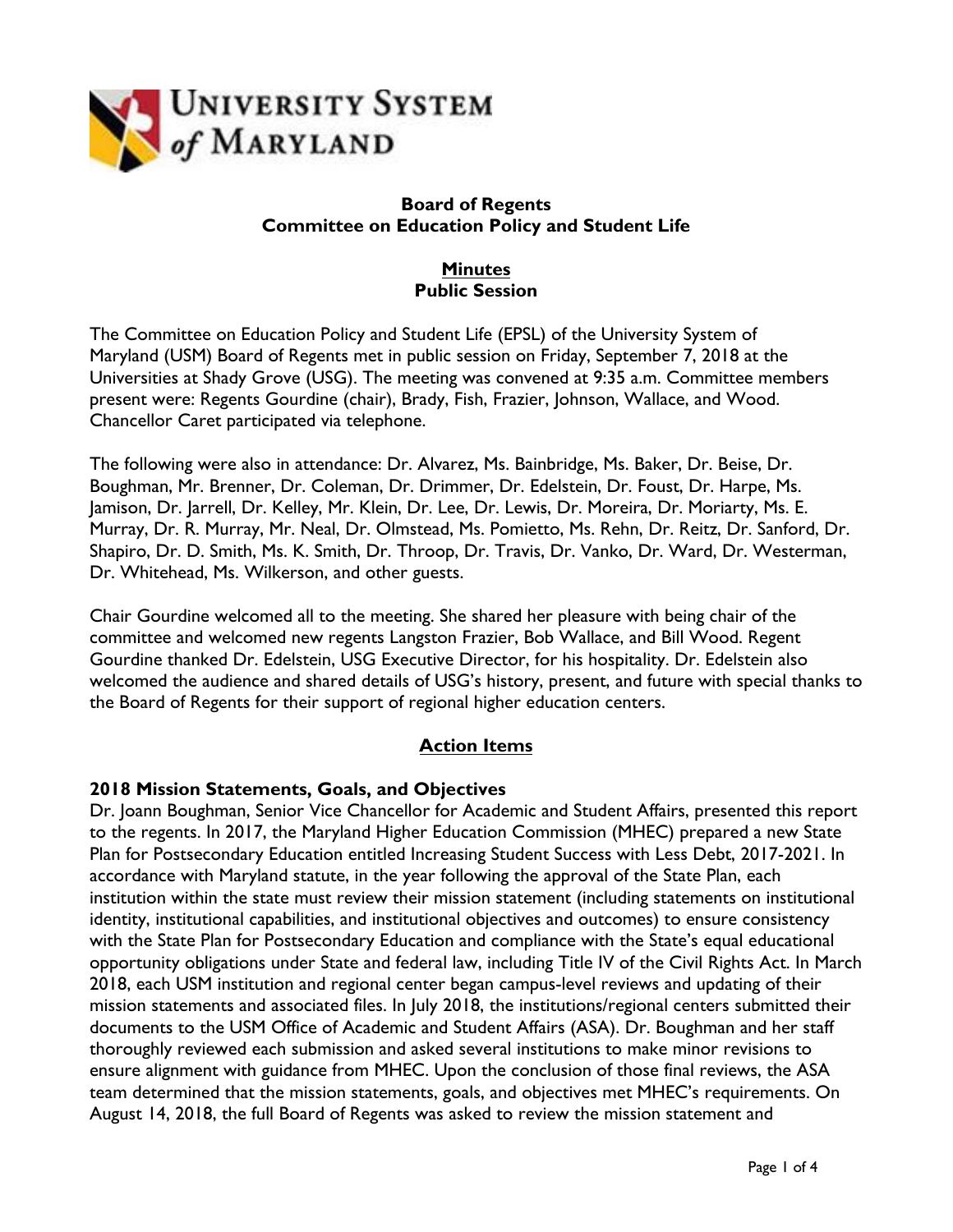institutional identity sections of each institution's and regional center's submissions and was given access to complete submissions if desired. Dr. Boughman shared that a review of these files illustrates the incredible diversity of our institutions as well as concern about and dedication to addressing campus climate, inclusion and diversity, and student success. Regents Brady and Gourdine thanked the institutions for their hard work. Regent Brady noted that the submissions reflect a tremendous amount of thought, as the sections reflect changes in what is important and needed in the world now as opposed to when this was done five years ago.

The Chancellor recommends that the Committee on Education Policy and Student Life recommend that the Board of Regents approve the 2018 Mission Statements, Goals, and Objectives. The motion was moved by Regent Frazier seconded by Regent Brady, and unanimously approved.

## **2018 Cultural Diversity Progress Reports**

Dr. Zakiya Lee, Assistant Vice Chancellor for Academic and Student Affairs, presented this report to the committee. In 2008, the Maryland General Assembly required higher education institutions to develop, implement, and submit a plan for a program of cultural diversity to the Maryland Higher Education Commission (MHEC). Additionally, institutions must submit annual progress reports to MHEC summarizing institutional progress toward the implementation of its plan for cultural diversity. Institutions' full submissions were made available, and a USM narrative summary and summary chart highlight examples of this work.

**Goal 1: Increase the numerical representation of traditionally-underrepresented groups among students, administrative staff, and faculty** – When analyzing the significant work done toward this goal, two strategies emerged. (1) Institutions are targeting underrepresented students via a variety of recruitment efforts including partnerships with high schools, community colleges, minority-focused organizations, and college access groups. (2) Institutions are *focusing on the recruitment, hiring, onboarding, retention, and advancement of underrepresented faculty and staff.* USM institutions, departments, and colleges are working toward this goal by monitoring the diversity of search committees, targeting job advertisements to specific publications and networks, working to better understand implicit bias as related to the hiring practices, offering training for search committees to use inclusive hiring practices, tracking the diversity of applicants and hires, creating faculty networking groups and mentoring programs, and analyzing data. This work touches on many of the lessons shared and objectives of the USM's Symposium on Diversifying the Faculty that was held in April 2018; Dr. Lee updated the regents on that convening. Additionally, demographic data shared at the meeting illustrate that when compared to the baseline years of 2008-2009, USM institutions are enrolling and employing increasing numbers of people from traditionallyunderrepresented groups. Although this diversification is positive, USM must continue efforts to increase the numbers of underrepresented faculty who are tenured or on the tenure track.

**Goal 2: Create positive interactions and cultural awareness among students, faculty, and staff on campus** – University officials created, encouraged the development of, and engaged in a variety of town halls, programs, trainings, and events to help positively affect the campus climate and relations among and between groups of difference. Additionally, several campuses described the recent formation of committees or workgroups dedicated to inclusion and diversity.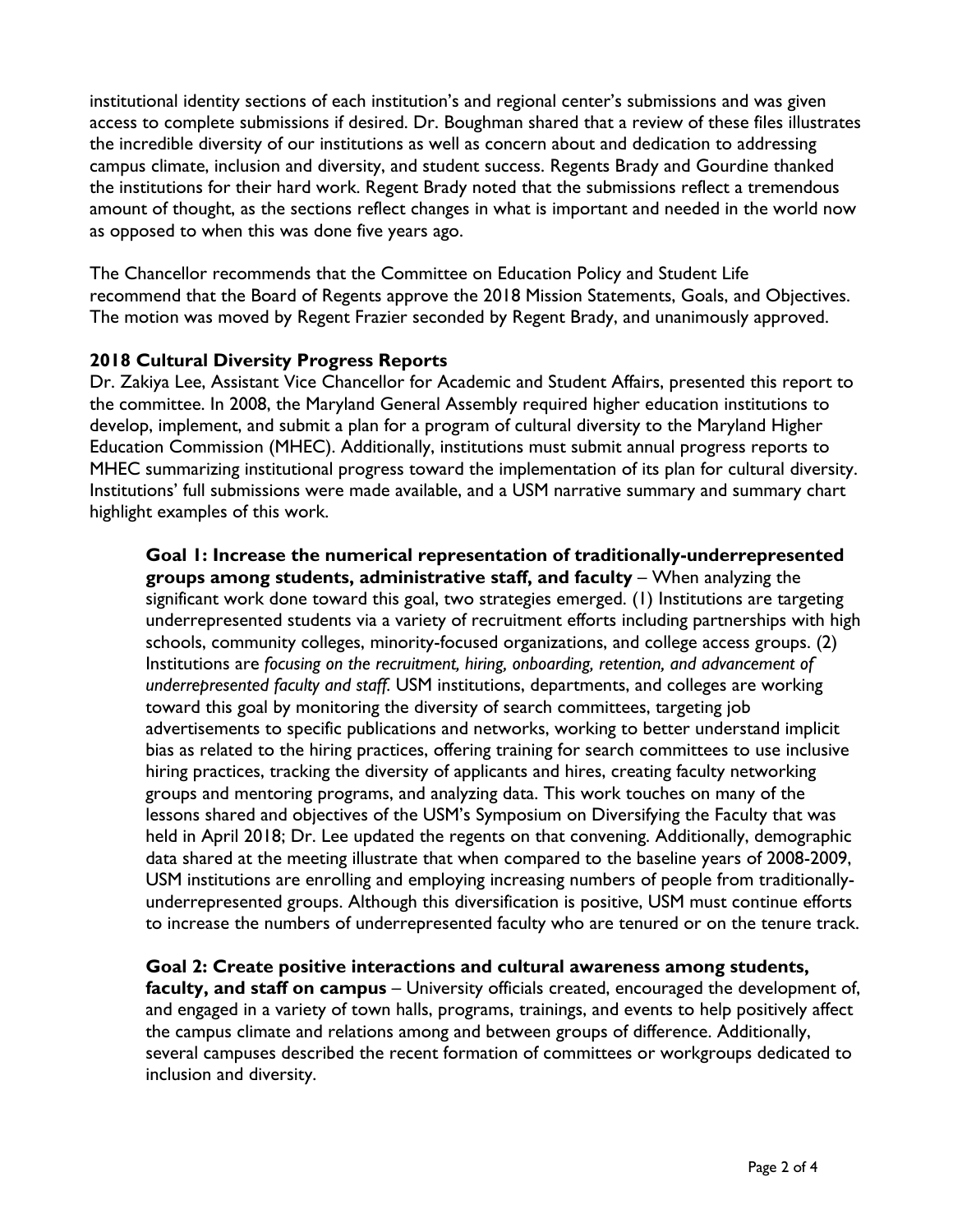**Goal 3: Provide a statement regarding the process for the reporting of campusbased hate crimes as consistent with federal requirements under the Clery Act –** All institutions provided the required statement. Additionally, Dr. Lee shared that out of increased concern about hate crimes and hate-bias incidents, the 2018 Joint Chairmen's Report requires the MHEC to collect information from institutions about their programs about hate-bias incidents. USM will have access to the reports and will share the findings with the Board.

The regents thanked the institutions for their hard work. Regent Brady expressed the importance of this work and encouraged all to continue the laudable efforts because it's the right thing to do, not simply to fulfill mandates. Regent Brady also asked if the aforementioned Symposium yielded any changes at the institutions. USM staff acknowledged that it did, and Provost Liz Throop (FSU) shared ways Frostburg is implementing lessons learned from the Symposium. Interim Provost Karen Olmstead (SU) shared news of USM's recently-awarded \$2 million NSF grant to UMBC, SU, UMCP, and TU for work on diversifying the faculty in the sciences. Chancellor Caret acknowledged the challenge of attracting diversity in the faculty because the pipeline is slim and noted work being done to improve the climate and conditions so that faculty are retained once they are hired. Regent Wallace asked what are USM's markers of success as related to inclusion and diversity. Dr. Lee and Dr. Boughman indicated that success can be seen in the numbers of diverse students, faculty, and staff and noted continued work to track more qualitative measures of success.

### **Information Items**

### **Report on Academic Program Actions Delegated to the Chancellor, AY 2017-2018**

Dr. Antoinette Coleman, Associate Vice Chancellor for Academic Affairs, presented this report to the committee. In accordance with Board Resolution III-7.03, this annual report is submitted to the Board of Regents to account for all academic program actions delegated to the Chancellor. Between September 2017 and August 2018, the Chancellor approved 27 new or modified certificates, 7 modified degrees, and 12 title changes. He also approved the suspension or discontinuation of 6 degrees, 1 minor, and 3 certificates. In addition, the Board of Regents approved 12 new degree programs. This is a significant increase in program actions over the previous year. A chart detailing the Chancellor's actions and programs approved by the Board is attached. Dr. Coleman highlighted the program discontinuations, as the regents have often asked about processes in place for suspending or ending programs that consistently did not meet enrollment projections. Regent Wallace asked for an update on the physician's assistants' program at UMES. Dr. Boughman and the provosts from UMES and UMB shared the status of the program, the inter-institutional partnerships that allowed most of the UMES students to complete their studies, and work being done to consider relaunching the program, as the demand for physician's assistants exists on the Eastern Shore.

#### **Update on USM Matters for Baltimore: B-Power**

Dr. Nancy Shapiro, Associate Vice Chancellor for Education and Outreach, presented this report to the committee. In August 2016, USM Chancellor Robert Caret envisioned B-Power, an effort to improve educational outcomes for Baltimore City students. Driven by UB and Coppin, Phase I of B-Power sought to leverage one-time USM resources to strengthen the pipeline from Baltimore City Public Schools to higher education institutions. After analyzing the results of two system-funded Phase I pilot projects, the USM is preparing to move forward with a program to dramatically increase the number of Baltimore City students who attend and graduate from college. Based at UB and Coppin, and in partnership with the Baltimore City Community College (BCCC), the USM Matters